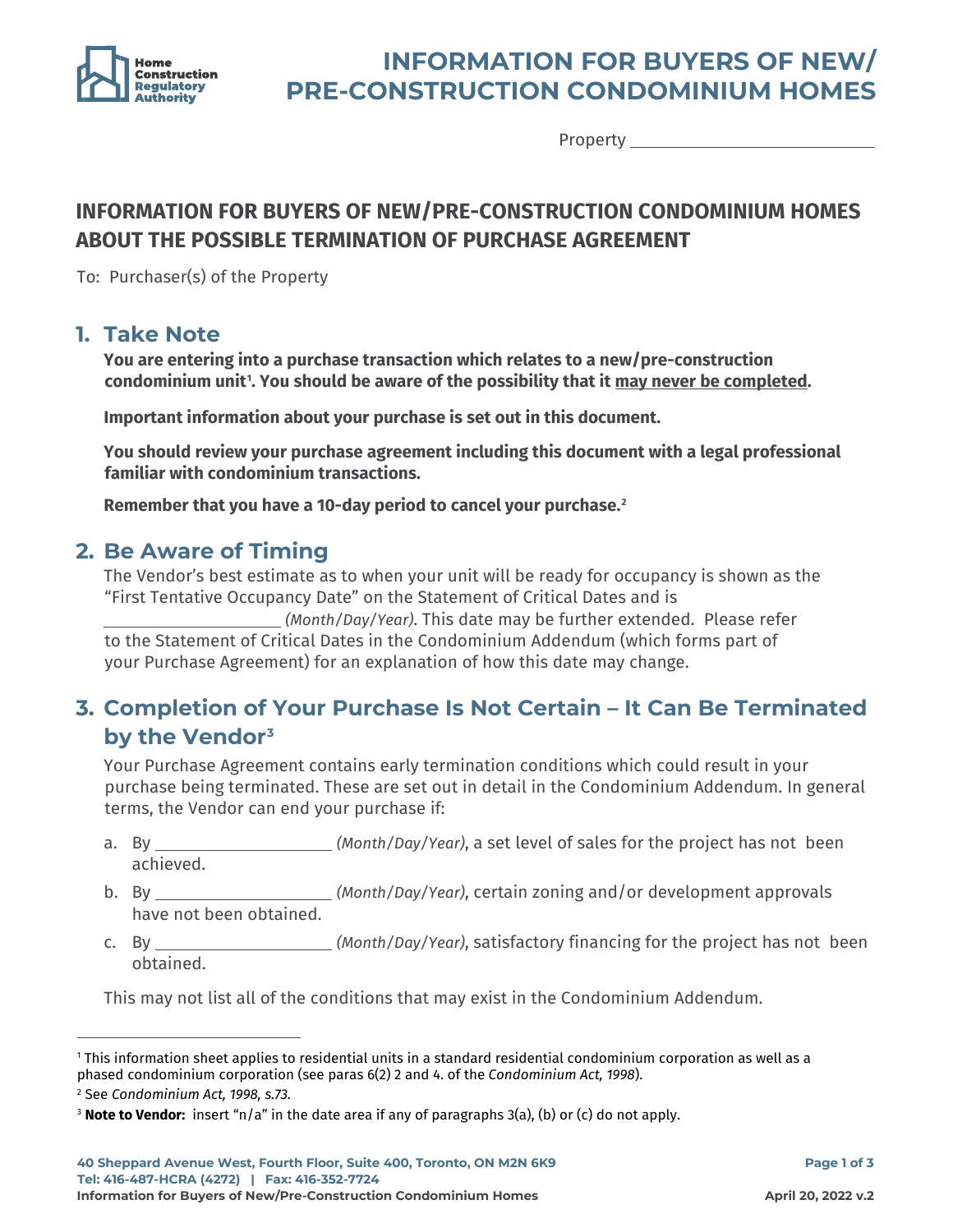

# **INFORMATION FOR BUYERS OF NEW/ PRE-CONSTRUCTION CONDOMINIUM HOMES**

Note: In most cases, if your Purchase Agreement is terminated, any deposit monies you have paid to the Vendor must be returned to you with interest at the interest rate no less than that prescribed under the *Condominium Act, 1998[4](#page-1-0)* . Other recourse (monetary or otherwise) may be limited – you should speak to a legal professional.

### **4. Ownership of Property**

The Vendor represents, warrants and declares that the Vendor owns the freehold ownership interest in the Property or has the power to compel transfer of the freehold ownership interest in the Property before closing.

#### **5. Title Restrictions**

The Vendor represents, warrants and declares that:

- a. The Property is free from any registered title restriction that binds the Project which would prevent completion of the Project and/or sale of your unit to you.  $\bigcap$  YES  $\bigcap$  NO
- b. If No, that is, if such a restriction exists, the Vendor's explanation for how the restriction will be removed so the Project can proceed and/or the sale can be completed is set out below (add attachment, if necessary).

**6. Zoning Status**

The Vendor represents, warrants and declares that:

- a. The Vendor has obtained appropriate Zoning Approval for the Building.  $\bigcirc$  YES  $\bigcirc$  NO
- b. If No, the Vendor shall give written notice to the Purchaser within 10 days after the date that appropriate Zoning Approval for the Building is obtained.

#### **7. Construction Status**

The Vendor represents, warrants and declares that:

- a. Commencement of Construction:  $\bigcirc$  has occurred; or,  $\bigcirc$  is expected to occur by \_ *(Month/Day/Year)*.
- b. If commencement has not occurred, the Vendor shall give written notice to the Purchaser within 10 days after the actual date of Commencement of Construction.

<span id="page-1-0"></span><sup>4</sup> Interest required to be paid on deposit monies returned to a purchaser is governed by the *Condominium Act*, 1998.